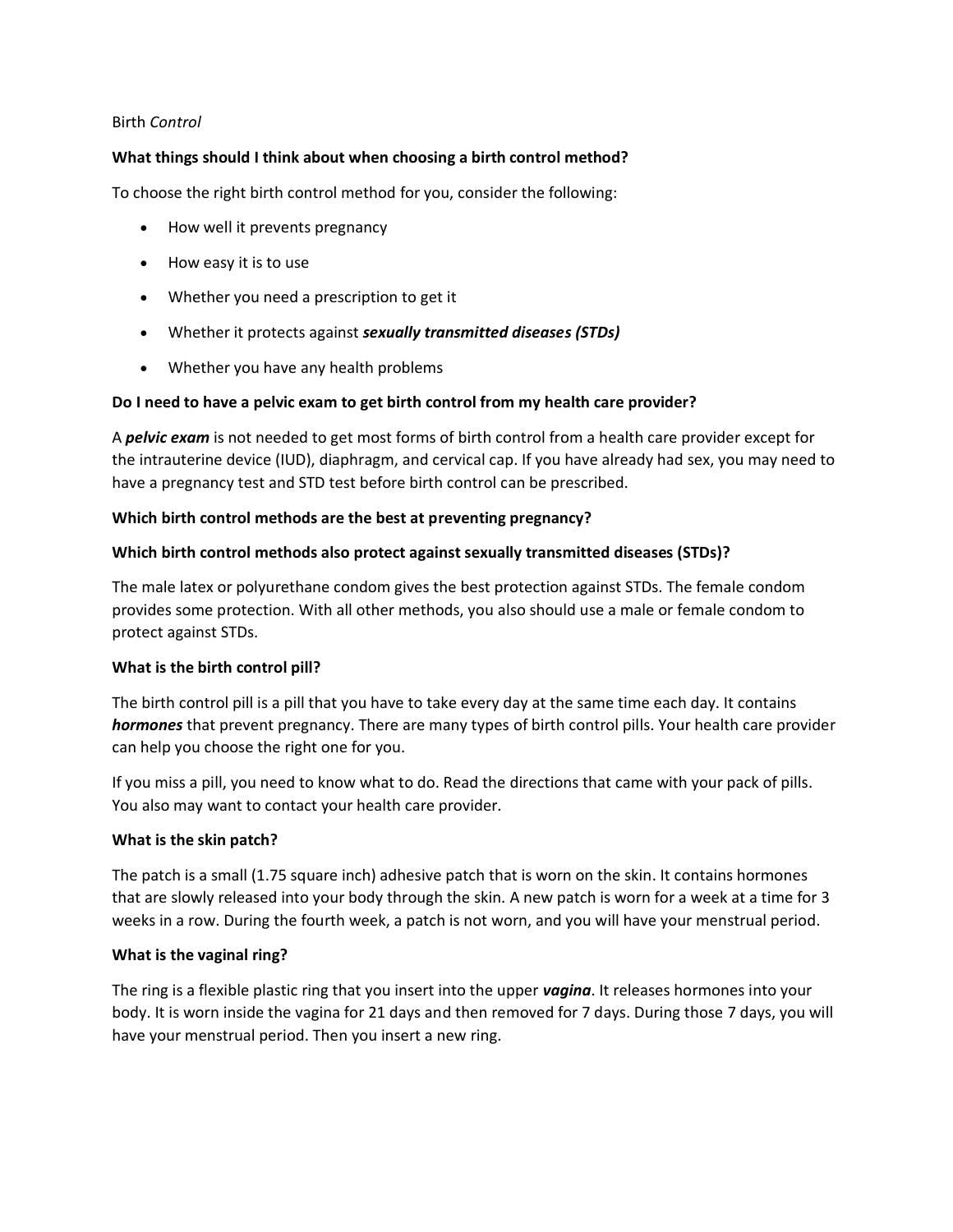### **What is the birth control shot?**

This shot is given in the upper arm or buttock every 3 months. It contains hormones that prevent pregnancy.

### **What is the implant?**

The implant is a small plastic rod about the size of a matchstick that your health care provider inserts under the skin of the upper arm. It releases hormones. The implant protects against pregnancy for 3 years.

### **What is the intrauterine device (IUD)?**

The intrauterine device (IUD) is a small, T-shaped, plastic device that is inserted and left inside the uterus. The IUD must be inserted and removed by a health care provider. Two types are available in the United States: 1) the hormonal IUD and 2) the copper IUD. The hormonal IUD lasts for 5 years. The copper IUD lasts for as long as 10 years.

### **What are spermicides?**

These are chemicals that are put into the vagina to make *sperm* inactive. There are many types of spermicides: foam, gel, cream, film (thin sheets), or suppositories (solid inserts that melt after they are inserted into the vagina).

Frequent use of spermicides may increase the risk of getting *human immunodeficiency virus (HIV)* from an infected partner. Spermicides should only be used if you are at low risk of HIV infection.

### **What are condoms?**

Condoms come in male and female versions. The male condom ("rubber") covers the *penis* and catches the sperm after a man ejaculates. The female condom is a thin plastic pouch that lines the vagina. It prevents sperm from reaching the *uterus*. Condoms work better to prevent pregnancy when used with a spermicide. Spermicides should only be used if you are at low risk of HIV infection.

### **What is the diaphragm?**

The diaphragm is a small dome-shaped device made of latex or silicone that fits inside the vagina and covers the *cervix*. You need a prescription for it. A health care provider needs to do a pelvic exam to find the right size of diaphragm for you. It always is used with a spermicide. Birth control methods that need spermicides to work should only be used if you are at low risk of HIV infection.

### **What is the cervical cap?**

The cervical cap is a small, thin latex or plastic dome shaped like a thimble. It fits tightly over the cervix. You need a prescription for it. A health care provider needs to do a pelvic exam to find the right size for you. The cervical cap must be used with a spermicide. Birth control methods that need spermicides to work should only be used if you are at low risk of HIV infection.

### **What is the sponge?**